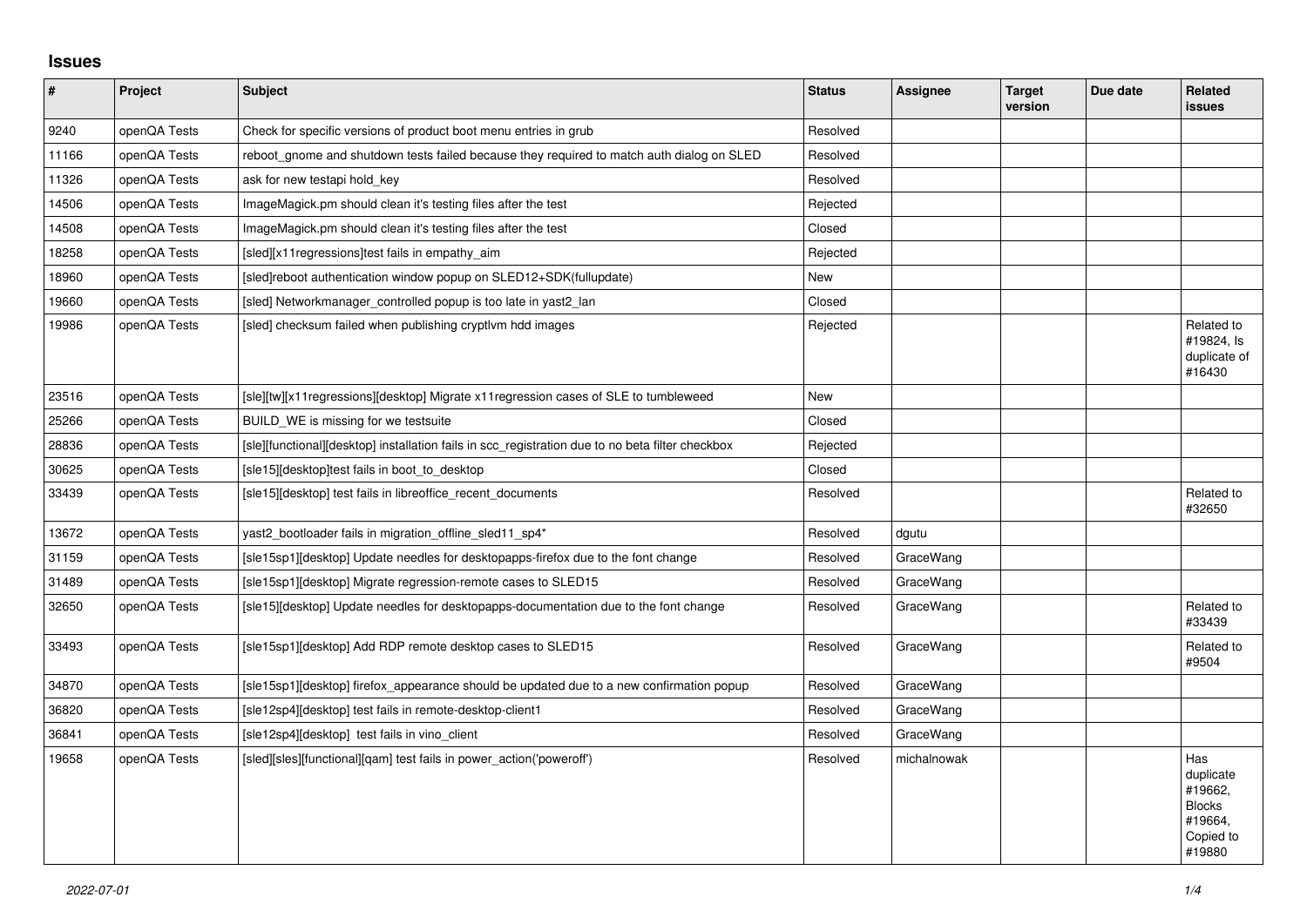| $\vert$ # | Project        | <b>Subject</b>                                                                                                             | <b>Status</b> | <b>Assignee</b> | <b>Target</b><br>version | Due date   | Related<br><b>issues</b>   |
|-----------|----------------|----------------------------------------------------------------------------------------------------------------------------|---------------|-----------------|--------------------------|------------|----------------------------|
| 29634     | openQA Project | Enable QEMU snapshots function for virtio-gpu                                                                              | Resolved      | okurz           | Ready                    |            |                            |
| 17270     | openQA Tests   | test fails in sshd, ssh cleanup, sshxterm                                                                                  | Resolved      | okurz           |                          |            |                            |
| 26952     | openQA Tests   | [sle15][functional][desktop] Enable Desktop Productivity Module for SLE15                                                  | Resolved      | okurz           |                          |            |                            |
| 30622     | openQA Tests   | [sle15][desktop]test fails in change_password and gnome_classic_switch                                                     | Resolved      | okurz           |                          |            |                            |
| 25992     | openQA Tests   | [sle][functional][sle15][desktop] The shutdown-auth is not expected in sled15                                              | Resolved      | okurz           |                          | 2017-11-08 |                            |
| 16604     | openQA Tests   | [sle][functional][desktop]test fails in sshxterm - delays on typing commands in terminal                                   | Resolved      | okurz           | Milestone 11             | 2017-11-08 | Related to<br>#26852       |
| 11132     | openQA Tests   | needle and script need improve for 3 shotwell cases                                                                        | Resolved      | qkzhu           |                          |            |                            |
| 11158     | openQA Tests   | needles need imprve for evolution_mail_ews firefox_urlsprotocols                                                           | Resolved      | qkzhu           |                          |            |                            |
| 11168     | openQA Tests   | sled textmode test loads yast2_nfs_server                                                                                  | Resolved      | qkzhu           |                          |            |                            |
| 12996     | openQA Tests   | Needles need update for two pidgin cases in x11 regression_message                                                         | Resolved      | qkzhu           |                          |            |                            |
| 13006     | openQA Tests   | Needles need update for 7 gnote cases and 2 evince cases in x11 regression_documentation                                   | Resolved      | qkzhu           |                          |            |                            |
| 13116     | openQA Tests   | SLED "regression": two empathy tests are broken                                                                            | Closed        | qkzhu           |                          |            |                            |
| 11324     | openQA Tests   | script or needles need improve for yast2_snapper - migration_offline_sled12sp1_sdk                                         | Resolved      | qkzhu           |                          |            |                            |
| 13118     | openQA Tests   | SLED "regression": all evolution tests are broken                                                                          | Resolved      | qkzhu           |                          |            |                            |
| 13120     | openQA Tests   | SLED "regression": a lot of libreoffice tests are broken                                                                   | Resolved      | qkzhu           |                          |            |                            |
| 13642     | openQA Tests   | libreoffice_recent_documents need improvement                                                                              | Resolved      | qkzhu           |                          |            |                            |
| 13944     | openQA Tests   | gnome classic switch needs update                                                                                          | Closed        | qkzhu           |                          |            |                            |
| 13946     | openQA Tests   | firefox_emaillink needs update for SLED12SP2                                                                               | Resolved      | qkzhu           |                          |            |                            |
| 13968     | openQA Tests   | change_password <i>liails</i> at the passwd changing step                                                                  | Closed        | qkzhu           |                          |            |                            |
| 13970     | openQA Tests   | application_starts_on_login needles are not accurate                                                                       | Closed        | qkzhu           |                          |            |                            |
| 14858     | openQA Tests   | shortcut of libreoffice_pyuno_bridge has changed                                                                           | Resolved      | qkzhu           |                          |            |                            |
| 15462     | openQA Tests   | we should workaround for bsc#1013208 in consoletest_setup textmode+proxy_SCC@uefi                                          | Closed        | qkzhu           |                          |            |                            |
| 15506     | openQA Tests   | firefox_pagesaving needs update                                                                                            | Resolved      | qkzhu           |                          |            |                            |
| 15508     | openQA Tests   | firefox_emaillink needs update                                                                                             | Resolved      | qkzhu           |                          |            |                            |
| 16638     | openQA Tests   | [sles][sled][functional][migration] test fails in wireshark                                                                | Resolved      | qkzhu           |                          |            | Has<br>duplicate<br>#18260 |
| 17894     | openQA Tests   | Add testsuits for migration_offline_sled12sp2*                                                                             | Resolved      | qkzhu           |                          |            |                            |
| 18410     | openQA Tests   | [qam][x11regressions] Close libreoffice test file timely                                                                   | Resolved      | qkzhu           |                          |            |                            |
| 18626     | openQA Tests   | [sled][x11regressions] test fails in empathy_irc                                                                           | Resolved      | qkzhu           |                          |            |                            |
| 23518     | openQA Tests   | [sle][tw][x11regressions] Add testsuit of regression-installation to tumbleweed                                            | Closed        | qkzhu           |                          |            |                            |
| 23840     | openQA Tests   | [sle][qam][x11regressions] qam-regression-documentation can't be started due to a void test_flags in<br>gnote_first_run.pm | Resolved      | qkzhu           |                          |            |                            |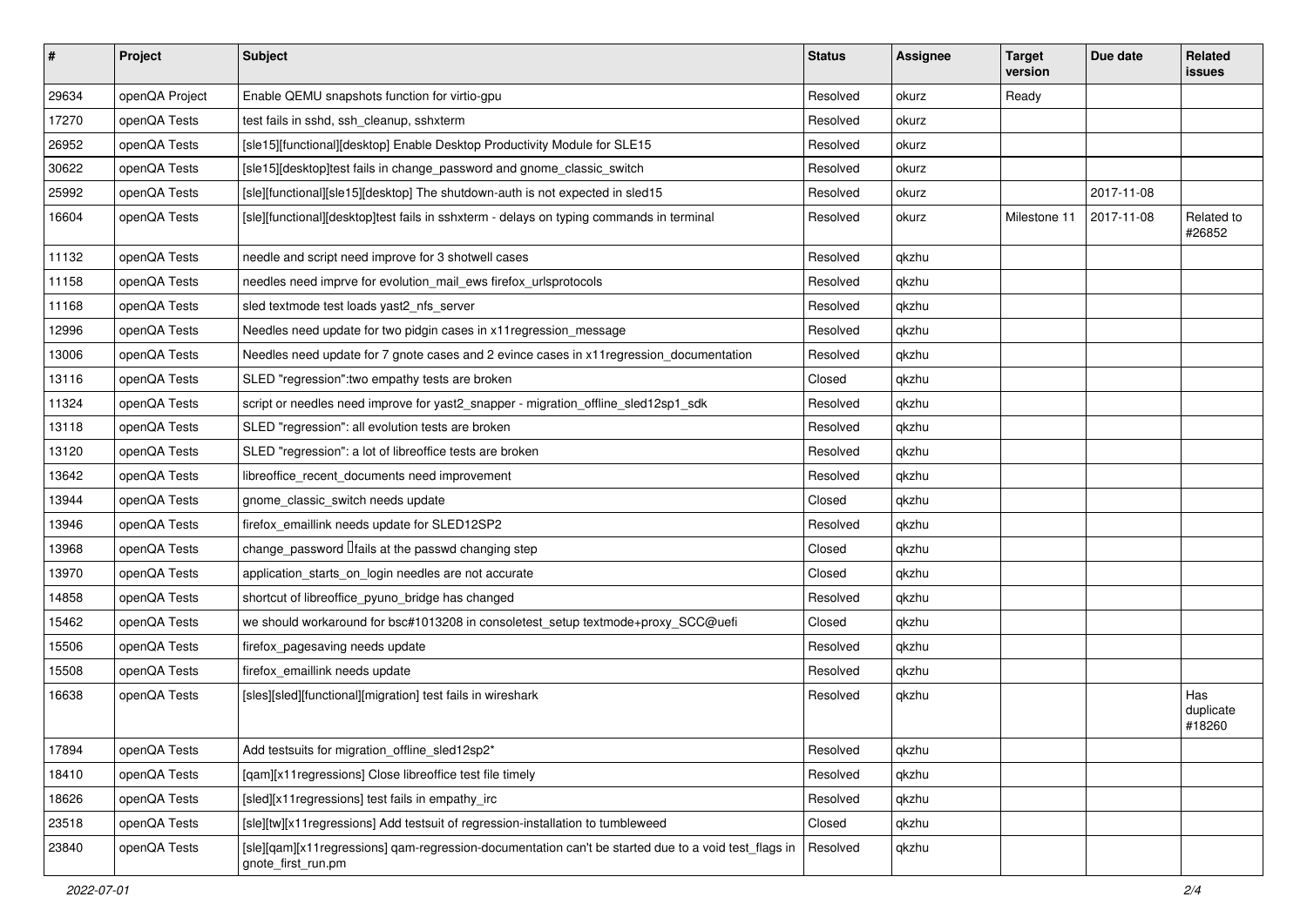| #     | Project      | <b>Subject</b>                                                                                                        | <b>Status</b> | <b>Assignee</b> | <b>Target</b><br>version | Due date | Related<br>issues                                                      |
|-------|--------------|-----------------------------------------------------------------------------------------------------------------------|---------------|-----------------|--------------------------|----------|------------------------------------------------------------------------|
| 27062 | openQA Tests | [sle][functional][sle15][desktop] Add new QEMUVGA types for Wayland testing                                           | Resolved      | qkzhu           |                          |          | Related to<br>#15496,<br>Related to<br>#21786,<br>Related to<br>#53339 |
| 27166 | openQA Tests | [sle15][desktop] Migrate regression-gnome cases to SLED15                                                             | Resolved      | qkzhu           |                          |          |                                                                        |
| 27229 | openQA Tests | [sle15][desktop] Migrate regression-other cases to SLED15                                                             | Resolved      | qkzhu           |                          |          |                                                                        |
| 28240 | openQA Tests | [sle15][desktop] workaround: switch SLE-Classic to GNOME Shell before fate#324384 is done                             | Resolved      | qkzhu           |                          |          |                                                                        |
| 28597 | openQA Tests | [sle15][desktop] A redundant send key 'ret' in sled15 workarounds                                                     | Resolved      | qkzhu           |                          |          |                                                                        |
| 29862 | openQA Tests | Update the test file of tracker_by_command                                                                            | Resolved      | qkzhu           |                          |          |                                                                        |
| 30156 | openQA Tests | [sle15][desktop]test fails in nautilus_permission                                                                     | Resolved      | qkzhu           |                          |          |                                                                        |
| 30661 | openQA Tests | [sle15][desktop] Migrate regression-firefox cases to SLED15                                                           | Resolved      | qkzhu           |                          |          |                                                                        |
| 31048 | openQA Tests | [sle15][desktop] test fails in firefox_smoke due to performance issue                                                 | Resolved      | qkzhu           |                          |          |                                                                        |
| 33349 | openQA Tests | [sle15][desktop] split testsuite desktopapps-firefox into two testsuites                                              | Resolved      | qkzhu           |                          |          |                                                                        |
| 33484 | openQA Tests | [desktop]handle_login should be updated for the scenario of first login                                               | Resolved      | qkzhu           |                          |          |                                                                        |
| 34231 | openQA Tests | [sle][functional][desktop] Add a create_hdd_* testsuite for SLES+WE                                                   | Resolved      | qkzhu           |                          |          |                                                                        |
| 34612 | openQA Tests | [sle15][desktop] Rename all wayland related testsuites                                                                | Resolved      | qkzhu           |                          |          |                                                                        |
| 34615 | openQA Tests | [sle15][desktop] Migrate all wayland testsuites to SLES+WE by<br>START_AFTER_TEST=create_hdd_gnome+we                 | Resolved      | qkzhu           |                          |          |                                                                        |
| 35197 | openQA Tests | [sle][functional] test fails in scc_registration sub register_addons                                                  | Resolved      | qkzhu           |                          |          |                                                                        |
| 36433 | openQA Tests | [sle12sp4][desktop] remote desktop test of SLED12SP4 fails in login                                                   | Resolved      | qkzhu           |                          |          |                                                                        |
| 18344 | openQA Tests | [sled][functional] test fails in remote vnc controller sled boot to desktop                                           | Resolved      | RBrownSUSE      |                          |          |                                                                        |
| 27502 | openQA Tests | Upgrade x86_64 workers to QEMU 2.9.* or later for Wayland testing of SLED15                                           | Resolved      | szarate         |                          |          | Related to<br>#21786,<br>Blocked by<br>#25688                          |
| 17268 | openQA Tests | [sled][migration] test fails in zypper_lifecycle expected: '/ImageMagick-\S+\s+2019-10-30' but got<br>2024-10-30      | Rejected      | tinawang123     |                          |          |                                                                        |
| 15374 | openQA Tests | subroutine java_testing of firefox_java.pm should be updated                                                          | Resolved      | vsvecova        |                          |          | Has<br>duplicate<br>#17292                                             |
| 19580 | openQA Tests | [sle15sp1][desktop] Add a gdm case to allow user to set a password when they next login                               | Rejected      | yfjiang         |                          |          |                                                                        |
| 33694 | openQA Tests | [sle15sp1][desktop] Add tests to check if Wayland is running or not                                                   | New           | zcjia           |                          |          |                                                                        |
| 34867 | openQA Tests | [sle15sp1][desktop] Migrate login test, change password to SLES15+WE                                                  | Resolved      | zcjia           |                          |          |                                                                        |
| 36436 | openQA Tests | [sle12sp4][desktop] Drop yast2_nfs_server, http_srv, dns_srv, postgresql_server, shibboleth,<br>apache_* in SLED12SP4 | Resolved      | zcjia           |                          |          |                                                                        |